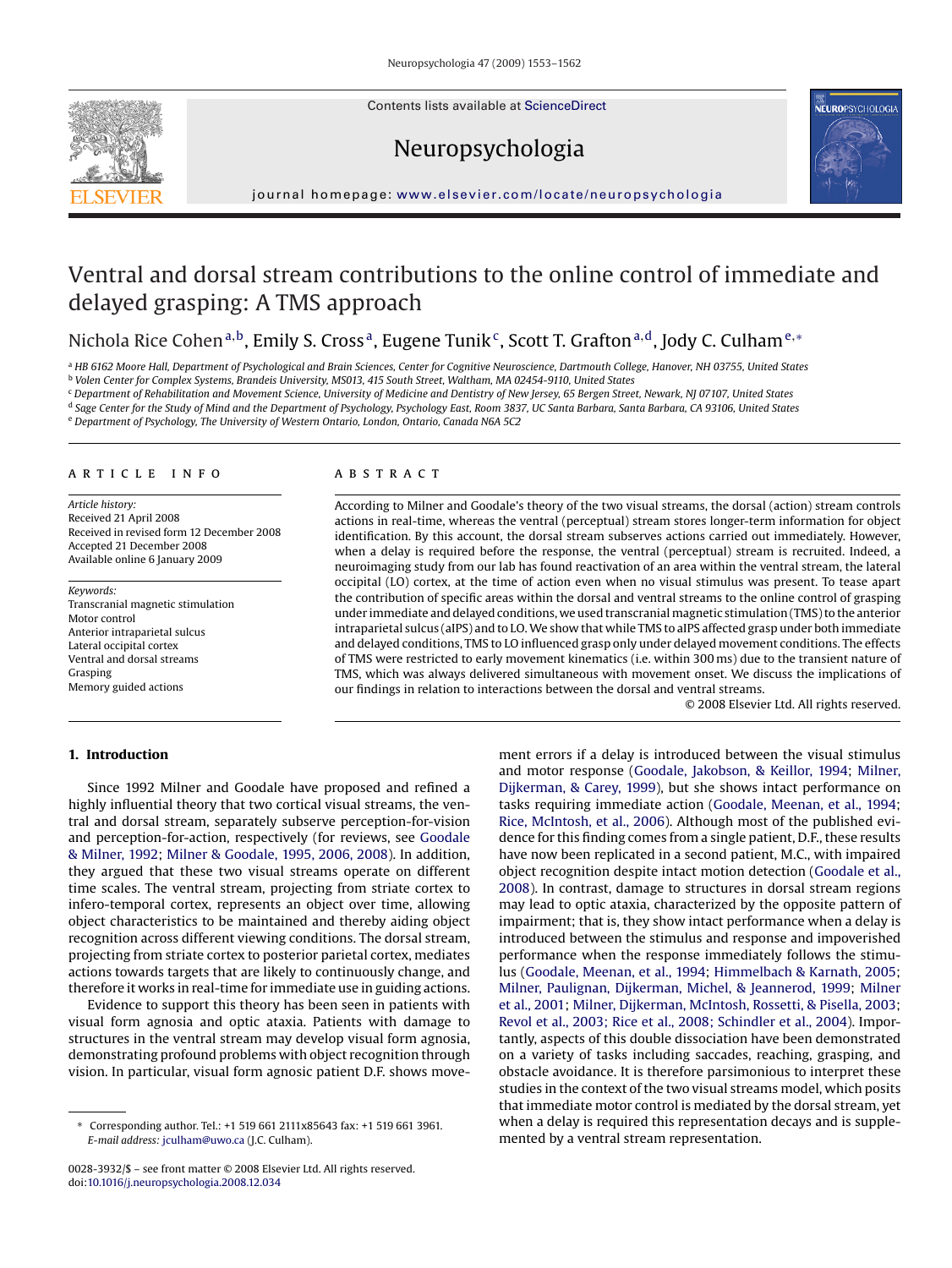While the research from the patient domain shows convincingly that the ventral and dorsal streams separately subserve delayed and immediate actions, respectively, it remains unclear which regions within the ventral and dorsal streams causally contribute to this behavior. In addition, while a dissociation between immediate and delayed actions has been shown in healthy subjects at the behavioral level [\(Hu, Eagleson, & Goodale, 1999;](#page-8-0) [Hu & Goodale, 2000\),](#page-8-0) it is not clear how this double dissociation is explained in the healthy brain. While the lesion data is informative in this respect, the number of patients showing the effects is small and post-lesion neuronal reorganization makes it challenging to be certain about the roles of specific brain areas in normal visuomotor performance.

Studies using neuroimaging ([Binkofski et al., 1998; Culham](#page-8-0) [et al., 2003;](#page-8-0) [Frey, Vinton, Norlund, & Grafton, 2005\),](#page-8-0) and more recently TMS [\(Glover, Miall, & Rushworth, 2005;](#page-8-0) [Rice, Tunik, &](#page-9-0) [Grafton, 2006;](#page-9-0) [Rice, Tunik, Cross, & Grafton, 2007;](#page-9-0) [Tunik, Frey,](#page-9-0) [& Grafton, 2005\)](#page-9-0) have been informative in identifying posterior parietal regions in the healthy human brain involved in grasping actions. In particular, the anterior intraparietal sulcus (aIPS) is consistently identified for its role in mediating grasping in both monkeys ([Murata, Gallese, Luppino, Kaseda, & Sakata, 2000;](#page-9-0) [Sakata,](#page-9-0) [Taira, Murata, & Mine, 1995\)](#page-9-0) and humans ([Binkofski et al., 1998;](#page-8-0) [Culham et al., 2003; Frey et al., 2005\).](#page-8-0) Human aIPS is located at the junction between the postcentral sulcus and in the intraparietal sulcus (IPS) (for review see [Tunik, Rice, & Grafton, 2007\).](#page-9-0) In a series of recent studies, we have shown that transient TMS-induced disruption of aIPS (but not other parietal regions) impairs the online control of grasping with the contralateral hand [\(Tunik et al., 2005;](#page-9-0) [Rice, Tunik, et al., 2006;](#page-9-0) [Rice et al., 2007\).](#page-9-0) In particular, we have shown that aIPS is causally involved in grasping when movement initiation *immediately* follows a 'go' cue or when an *immediate* movement correction to a perturbation is required [\(Rice, Tunik, et](#page-9-0) [al., 2006\).](#page-9-0) We posited [\(Rice, Tunik, et al., 2006\) t](#page-9-0)hat the role of aIPS in the online control of grasping may be related to the computation of a difference vector, which is computed by determining the difference between the target vector and current position vector ([Ulloa](#page-9-0) [& Bullock, 2003\).](#page-9-0)

Although behavioral and neuropsychological evidence suggests that delayed, but not immediate, actions recruit the ventral stream, it remains uncertain which ventral stream regions are critical. One likely candidate is the lateral occipital complex, LOC ([Malach et al.,](#page-8-0) [1995\),](#page-8-0) which includes the lateral occipital area, LO, on the lateral surface of the occipito–temporal junction, along with other areas on the ventral occipitotemporal (VOT) surface (such as the posterior fusiform sulcus). The LOC is activated in human neuroimaging studies across a range of object perception and recognition tasks (for review see [Grill-Spector, Kourtzi, & Kanwisher, 2001\).](#page-8-0) Moreover, TMS to LO (Brodmann's area 37) slows subjects' reaction times for object picture naming [\(Stewart, Meyer, Frith, & Rothwell, 2001\)](#page-9-0) and shape discrimination [\(Ellison & Cowey, 2006\).](#page-8-0) Interestingly, LO is damaged bilaterally in D.F. ([James, Culham, Humphrey, Milner,](#page-8-0) [& Goodale, 2003\),](#page-8-0) a patient with visual form agnosia who can perform visually guided grasping in real time, but not following a delay ([Goodale, Jakobson, et al., 1994\).](#page-8-0) D.F.'s case suggests that although immediate grasps can be performed by the dorsal stream (including aIPS, which remains intact) in the absence of LO input, delayed grasps appear to require that LO be intact. Note that D.F.'s lesions do not include all of LOC; the lateral subdivision (LO) is damaged, but the VOT subdivision is spared ([James et al., 2003;](#page-8-0) [Steeves,](#page-9-0) [Humphrey, Culham, Menon, & Goodale, 2002;](#page-9-0) [Steeves et al., 2004\).](#page-9-0) Another possibility, is that some of D.F.'s deficits arise from an additional lesion in left medial parieto-occiptial cortex rather than LO ([James et al., 2003\).](#page-8-0) Patient M.C., who also shows impairments for delayed but not immediate grasping ([Goodale et al., 2008\)](#page-8-0) also has damage to LO; however, like D.F. she also has additional lesions (in this case, bilateral occipital and right parietal cortex) [\(Culham,Witt,](#page-8-0)

[Valyear, Dutton, & Goodale, 2008\),](#page-8-0) making it difficult to definitively show that LO is the critical area accounting for dissociation between immediate and delayed grasping.

Evidence from functional MRI supports the suggestion that LO is involved in delayed but not immediate grasping. First, fMRI during immediate actions has indicated that aIPS is reliably activated for visually guided grasping (in which vision is used to preshape the hand) compared to reaching (in which no preshaping is required); whereas, LO is equally activated by grasping and reaching, suggesting that real-time grasping requires processing in aIPS but not LO [\(Cavina-Pratesi, Goodale, & Culham, 2007;](#page-8-0) [Culham et al., 2003\).](#page-8-0) Second, fMRI during delayed grasping has revealed reactivation of LO and early visual areas at the time of action execution, many seconds after the object was visually presented ([Singhal, Kaufman, Valyear,](#page-9-0) [& Culham, 2006\),](#page-9-0) suggesting that LO is involved in online control of an action under delayed conditions. Activation in LO and early visual areas was no higher during the delay period than during the intertrial interval. These results suggest that while aIPS may suffice to control grasping in real-time, after a delay, information about object shape, size and orientation may be recruited from LO and early visual areas to control the grasp. If this hypothesis is true, then immediate grasping should be unaffected by TMS to LO while delayed grasping should be disrupted if the stimulation occurs once the delayed action is cued.

However, at least three other outcomes are possible. One possibility is that the reactivation of LO after a delay is merely "epiphenomenal", perhaps occurring because subjects are imagining the objects to be grasped even if visual imagery is not essential to the success of delayed grasping. Another possibility is that delayed grasping is mediated by aIPS rather than LO. Macaque neurophysiology within area AIP (the proposed functional equivalent of human aIPS) has reported sustained activation during the delay period [\(Murata, Gallese, Kaseda, & Sakata, 1996\),](#page-9-0) a result corroborated by human fMRI [\(Singhal et al., 2006\).](#page-9-0) This would lead to the alternative hypothesis that TMS to aIPS would disrupt both delayed and immediate grasping but TMS to LO would disrupt neither. A third possibility is that other areas within the ventral stream besides LO are recruited by delayed grasping. Delayed grasping, in which the target and action are offset in time, may be similar in spirit to pantomimed grasping, in which the target and action are offset in space (i.e. subjects pretend to perform a grasp in a location adjacent to the object while the object remains present [\(Goodale, Jakobson,](#page-8-0) [et al., 1994\).](#page-8-0) An fMRI study of pantomimed vs. real actions found activation in another region of the ventral stream – the middle temporal gyrus – rather than LO [\(Króliczak, Cavina-Pratesi, Goodman,](#page-8-0) [& Culham, 2007\)](#page-8-0) In sum, although there is evidence to suggest that delayed grasping requires revival of object-specific information from LO, a new experiment with TMS offers the possibility to test the various hypotheses, but to make stronger arguments (than fMRI) based on the *necessity* of aIPS and LO to immediate and delayed actions.

Given the two streams theory, we tested the hypothesis that processing within aIPS and LO may be particularly important in the online control of immediate versus delayed grasping, respectively. We applied TMS to induce a "virtual lesion" to aIPS or LO at the time when subjects executed grasping movements to targets of varying size. We chose to induce stimulation at the time of action based on our prior neuroimaging results suggesting that LO is reactivated at the time of action, but not differentially activated during the delay period [\(Singhal et al., 2006\),](#page-9-0) and because our prior TMS data has shown that aIPS becomes necessary for grasping at the time of movement execution ([Rice, Tunik, et al., 2006\),](#page-9-0) reflecting a specific role in the online control of the movement. The auditory cue to initiate the grasping movement either immediately followed vision of the target or occurred after a two second delay. Grasping was performed in open loop, using liquid crystal shutter glasses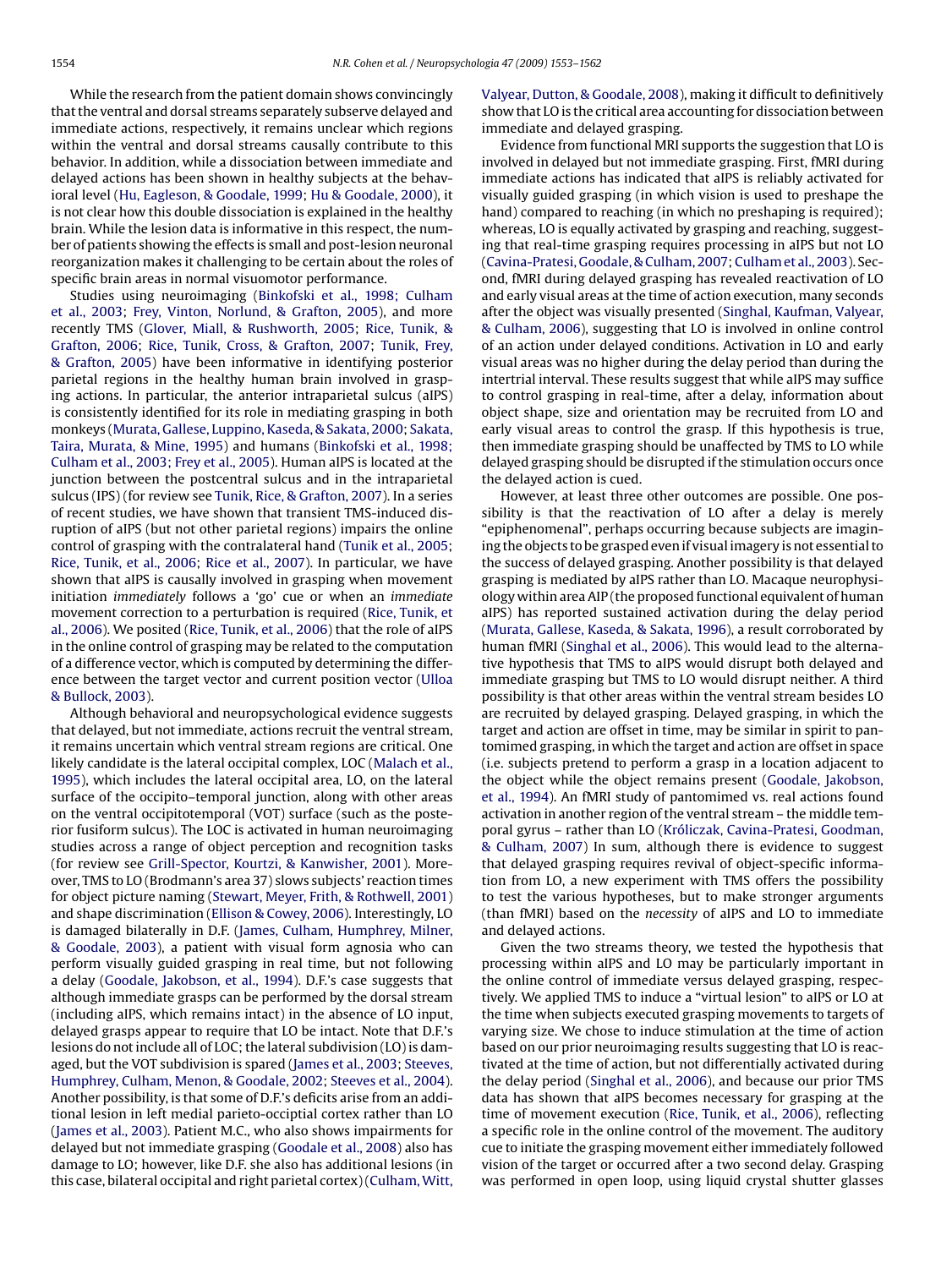to control viewing time of the target. We choose this behavioral paradigm, for several reasons. First, our previous TMS investigations have confirmed that the dorsal stream is necessary for immediate grasping under these behavioral conditions ([Rice, Tunik, et al.,](#page-9-0) [2006;](#page-9-0) [Rice et al., 2007\).](#page-9-0) Second, a recent study has shown that an optic ataxia patient (with unilateral dorsal stream damage) is unable to avoid obstacles in his workspace when the movement is performed in open loop, simultaneous with visual occlusion; yet this behavior improves following a delayed response [\(Rice et al.,](#page-9-0) [2008\).](#page-9-0) Finally, we believe that this paradigm has advantages over some previous paradigms investigating delayed actions, which have involved contrasting: (1) immediate closed loop motor conditions to delayed open loop motor conditions ([Milner, Paulignan, et al.,](#page-8-0) [1999\);](#page-8-0) (2) immediate real grasping to delayed pantomimed grasping [\(Goodale, Jakobson, et al., 1994;](#page-8-0) [Milner et al., 2003\).](#page-8-0) In our study, both the viewing time of the target and the vision of the hand and arm were identical in our immediate and delayed conditions,meaning that any differences observed could be not be accounted for by confounding influences, but instead would be related to how the movement representation (current in the case of immediate grasping; and a perceptual memory representation in the case of delayed grasping) influences the online control of the movement.

We predicted, based on the two streams model and the fMRI reactivation of LO upon action execution, that relative to the no-TMS condition, TMS-to-aIPS would interfere with grasping under immediate conditions only, whereas TMS-to-LO would interfere with grasping under delayed conditions only. Given that past studies have shown that TMS to aIPS affects the kinematic parameters of the grasp but not the transport ([Rice, Tunik, et al., 2006;](#page-9-0) [Rice et](#page-9-0) [al., 2007;](#page-9-0) [Tunik et al., 2005\)](#page-9-0) we were particularly interested in the grasp-related dependent variables (maximum grip aperture and the time at which it occurred; peak velocity and the time at which it occurred). By looking at both these variables we were able to assess the TMS effects on early movement kinematics (peak velocity) and late movement kinematics (maximum grip aperture). This is particularly important as the effects of TMS are known to be transient and as such would not result in the gross behavioral deficits observed in patient studies.

#### **2. Experimental procedure**

## *2.1. Subjects*

Nine healthy subjects participated in the study after providing written informed consent (five females, four males; mean age  $\pm$  standard deviation (S.D.), 25  $\pm$  3.6 years old). Data from one additional subject were discarded due to technical difficulties. Dartmouth Institutional Review Board approval was granted for all procedures. All subjects were right handed, as determined using the Edinburgh Handedness Inventory [\(Oldfield, 1971\).](#page-9-0) Informed consent was obtained from each subject prior to participation in the study in accordance with the principles of the Declaration of Helsinki.

# *2.2. Procedure*

Subjects were seated at a table and instructed to place their thumb and index finger on a start button directly in front of them. They viewed an object, positioned at shoulder level 57 cm away, mounted on the shaft of a motor (Kollmorgen model no. S6MH4). This object comprised four rectangular targets offset at 45◦. Each target was 1.5 cm wide and 1 cm deep, however the length of each target varied (8, 7, 6 or 5 cm). On a trial-by-trial basis the motor rotated the object so that one of the four targets was oriented vertically. Subjects were instructed to grasp the vertically oriented object. Varying object sizes were used to force subjects to generate a new motor plan on a trial-by-trial basis. Visual feedback was controlled by liquid crystal shutter glasses (Plato System, Translucent Technologies, Canada), which were programmed to open for 200 ms at the start of each trial, and remained opaque between each trial, ensuring that the actions were in open loop. Subjects were instructed to grasp the target (which was oriented on the vertical dimension) when they heard the tone. The tone sounded, on a block-by-block basis, either simultaneous with the closing of the shutter glasses (immediate) or two seconds after the glasses closed (delayed). The object was to be grasped using a precision grip, with the index finger and thumb. The object was not to be removed from the motor, subjects simply had to grasp the object briefly then release their grip and return to the start position. Although some past studies have investigated target perturbations ([Rice, Tunik, et](#page-9-0) [al., 2006;](#page-9-0) [Tunik et al., 2005\),](#page-9-0) no such perturbations occurred in this experiment. Subjects grasped the target while they received TMS to their left aIPS, left LO or not at all. As such, there were six different conditions, presented in blocks in a counterbalanced order: (1) no-TMS, Immediate grasp; (2) no-TMS, Delayed grasp; (3) TMS-to-aIPS, Immediate grasp; (4) TMS-to-aIPS, Delayed grasp; (5) TMS-to-LO, Immediate grasp; (6) TMS-to-LO, Delayed grasp. Each block consisted of 40 trials, with an equal probability of each of the four target objects being oriented on the vertical dimension on any given trial, forcing subjects to make a movement plan during the viewing period of each trial. In TMS trials, the TMS was delivered in double pulses, with the first pulse (TMS 1) delivered simultaneous with the release of the start button, and the second pulse (TMS 2) occurring 100 ms after the first (see [Fig. 1\).](#page-3-0) This double-pulse sequence was used to lengthen the window during which the TMS-induced virtual lesion affected function. This sequence has proven effective in similar TMS paradigms [\(Rice, Tunik, et al., 2006;](#page-9-0) [Rice et al., 2007\).](#page-9-0) It should be noted that TMS was delivered simultaneous with start of the movement in both immediate and delayed conditions and as such all effects will be restricted to online control of the movement, and not in movement planning. The only difference between the immediate and delayed conditions was the representation the movement was based upon – current or real-time information in the case of immediate grasping, and a perceptual memory representation in the case of delayed grasping. We were specifically interested in the role of these representations on the online control of a grasp.

## *2.3. Localization of brain sites and TMS*

Two cortical sites were chosen for stimulation: (1) the most anterior region of the IPS in the left hemisphere (aIPS) [\(Culham](#page-8-0) [et al., 2003; Frey et al., 2005\);](#page-8-0) (2) the lateral occipital (LO) area in the left hemisphere, as detailed in [Fig. 2.](#page-3-0) TMS is well-known for its good temporal and spatial resolution, although some evidence suggests that it may influence areas outside the stimulation locus [\(Bestmann et al., 2008\).](#page-8-0) It is worth noting, however, that our previous investigations have shown that the influence of aIPS on grasping is focally specific, with TMS induced deficits not being observed in right-handed grasping when applied to other regions along the intraparietal sulcus [\(Rice, Tunik, et al., 2006\),](#page-9-0) or to the same region in the ipsi-lateral hemisphere ([Rice et al., 2007\).](#page-9-0) Earplugs were provided to dampen the noise associated with the discharge from the TMS coil as well as the rotation of the motor.

A full-brain T1-weighted image was acquired using a spoiled gradient recalled three-dimensional sequence (repetition time, TR = 9.9 ms; time to echo, TE = 4.6 ms; flip angle =  $8^\circ$ ; field of view, FOV = 240 mm; slice thickness = 1 mm; matrix =  $256 \times 256$ ) on each subject (Philips 3T MRI scanner), and the cortical surface was displayed as a three-dimensional representation using Brainsight Frameless Stereotaxic software (Rogue-Research, Montreal, Quebec, Canada). Each targeted cortical site was demarcated on the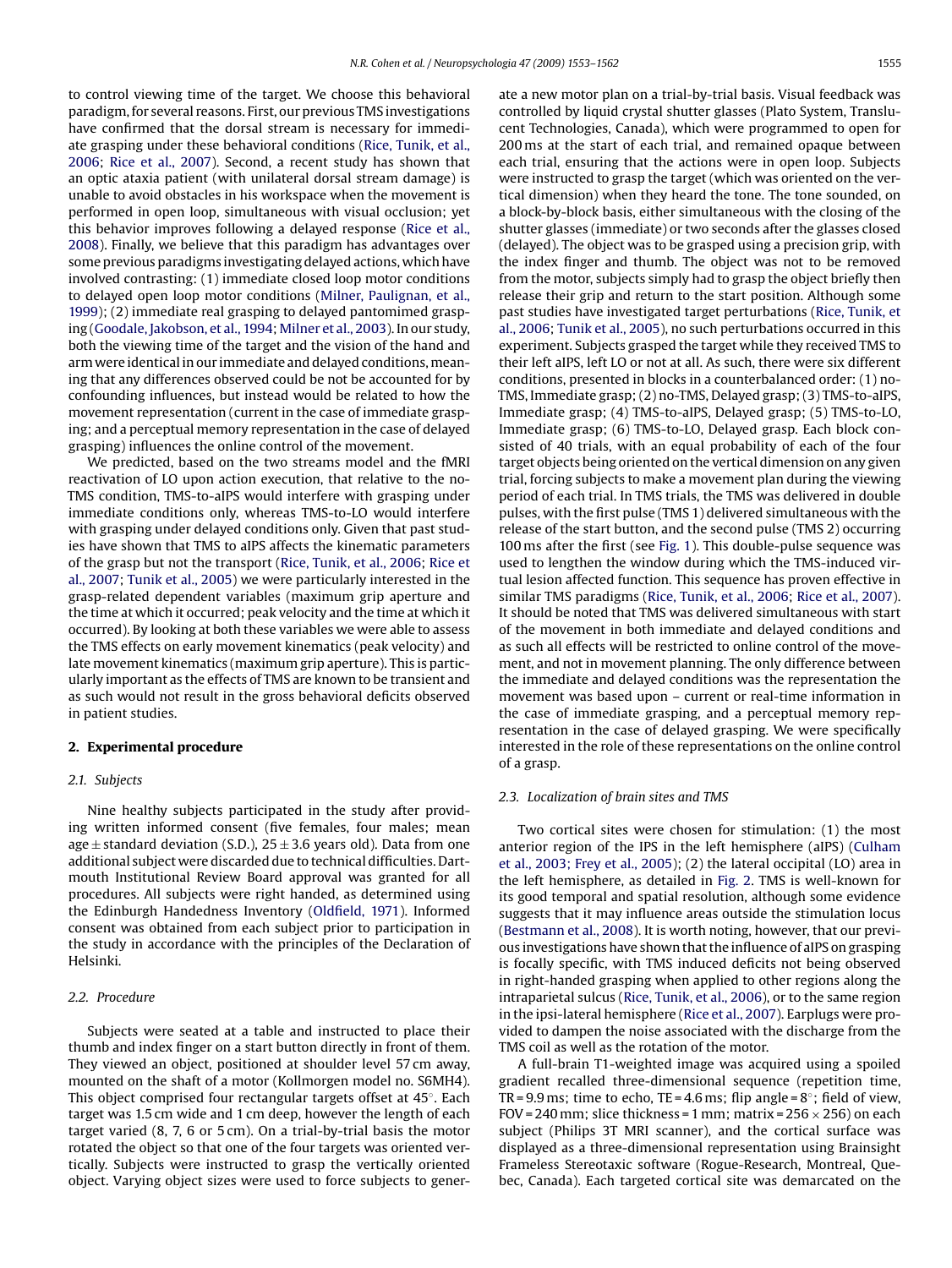

#### <span id="page-3-0"></span>**IMMEDIATE GRASPING**

Fig. 1. Experimental set-up. Schematic of experimental timing for the immediate grasping and delayed grasping conditions. Shutter glasses opened for 200 ms at the start of each trial, enabling subjects to briefly view the object mounted on the motor before closing so that the action was performed in open loop (i.e. without vision). Under immediate conditions the 'Go' cue (indicated by the music note icon) sounded simultaneous with closing of the shutter glasses. Under delayed conditions the 'Go' cue sounded two seconds after the glasses closed. On hand movement onset (signalled by release of the start button) the first TMS pulse was delivered, followed by the second pulse 100 ms later. Approximate reaction time (RT) and movement time (MT) are indicated.

three-dimensional image using the same software. The position of the coil and the subject's head were monitored using a Polaris Optical Tracking System (Northern Digital, Inc., Waterloo, Ontario, Canada). Positional data for both rigid bodies were registered in real-time to a common frame of reference and were superimposed onto the reconstructed three-dimensional MRI image of the subject using the Brainsight software. For both sites, the TMS coil was held tangential to the surface of the skull, with the handle pointing



**Fig. 2.** Localization of brain sites for TMS. A three dimensional rendering of one subject's structural MRI in Brainsight, illustrating the cortical sites chosen for stimulation, as indicated by the white dots: (1) the anterior intraparietal sulcus, aIPS, site was located at the junction of the anterior intraparietal sulcus, (IPS, solid line), and the postcentral sulcus (PostCS, dashed line); (2) the lateral occipital, LO, site was near the junction of the inferior temporal sulcus (ITS, fine-dashed line) and lateral occipital sulcus (LOS, coarse-dashed line). Area MT+ lies at the junction of the two sulci [\(Dumoulin et al., 2000\) a](#page-8-0)nd intersubject comparisons of MT+ and LO foci from an fMRI study (data provided by Tutis Vilis; see also [Large, Aldcroft, & Vilis, 2005,](#page-8-0) [2007\)](#page-8-0) suggest that LO typically lies approximately posterior and inferior to MT+ (average Talairach coordinates: MT+ −44, −62, −2; LO −45, −69, −6). Thus in most subjects, we placed the LO site slightly inferior and posterior to the sulcal junction (although in the subject shown, the trajectory of the LOS limited anterior–posterior placement of LO).

backwards. The coil was held to the subject's skull by the experimenter using one hand, with the other hand stabilizing the head to the coil. The position of the coil to the head was monitored continuously online using Brainsight, and head movements were judged to be negligible.

A Neotonus PNS Stimulator (model no. N-0233-A-110 V) (Neotonus Inc., GA) with an air cooled iron-core butterfly-shaped coil was used to administer TMS. Pulse duration for this stimulator and head coil is 180 µs (at 100% of operating power). Double-pulse TMS (inter-stimulus interval, 100 ms) was applied at 110% of motor threshold, to both sites. Motor threshold was defined as the intensity required to produce a visible contraction of the intrinsic hand muscles of the right hand 50% of the time with the coil positioned over the hand area of the left primary motor cortex.

After completing the experiment all participants were required to complete a side effects questionnaire, as recommended by [Machii, Cohen, Ramos-Estebanez, and Pascual-Leone \(2006\).](#page-8-0) No side effects attributable to TMS were reported by any of the subjects. One subject reported shoulder ache by the end of the experiment, which was attributed to the task rather than the TMS.

## *2.4. Analysis and statistics*

Kinematic data were obtained by localizing the threedimensional position of three infrared light-emitting diodes (Optotrak 3020, Northern Digital Inc., Canada; sampling rate, 100 Hz) attached to the tip of the index finger, thumb, and the metacarpophalangeal joint (MPJ) of the index finger of the right hand. Offline, missing samples were interpolated and the data were filtered at 10 Hz using custom written LabVIEW (National Instruments, Austin, Texas) software. The onset and offset of the movement were defined as the time at which the velocity of the MPJ marker exceeded and then fell below 50 mm/s, respectively. Trials were excluded from the analysis if data points were missing due to occlusion of the infrared light-emitting diodes. Trials were also excluded from analysis if reaction times exceeded 800 ms in the immediate grasping condition or were initiated prior to the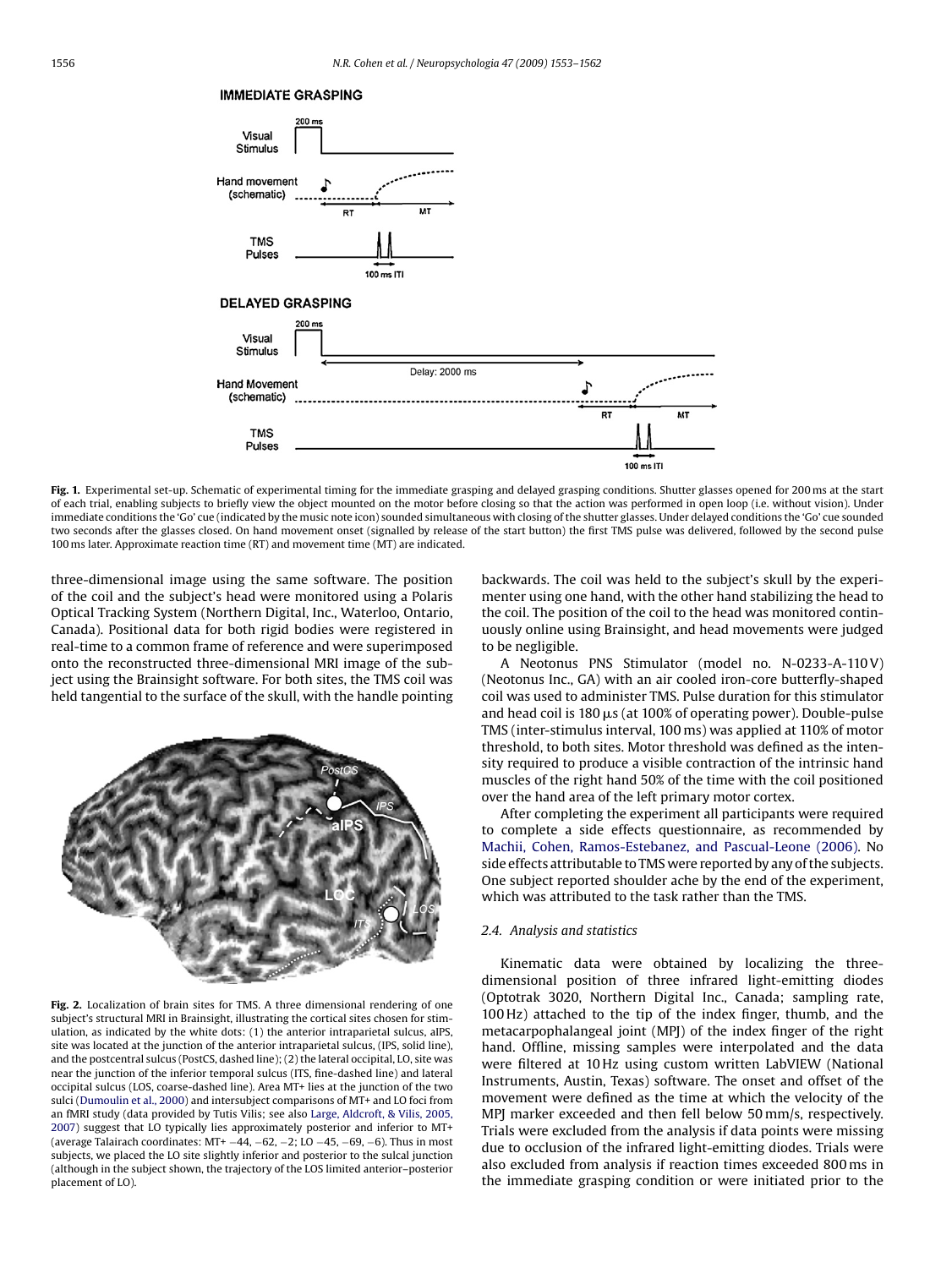<span id="page-4-0"></span>auditory "Go" cue (2000 ms after the visual cue) in the delayed grasping condition. A total of 7.55% of trials were excluded from the analysis. For the valid trials, average reaction time for immediate conditions (averaged across TMS condition) was 387.13 ms after the "Go" cue; for delayed conditions, average reaction time was 649.65 ms after the "Go" cue. Note that TMS was not delivered until the movement was initiated and therefore would have no effect on reaction time measures, thus this variable was not included as a dependent measure.

Kinematic data were analyzed separately for the transport and grasp components of the movement. Separate analysis of transport and grasp components of a prehensile movement has been carried out in other TMS grasping studies, and has suggested that transport and grasp are subserved by different neural substrates [\(Rice, Tunik,](#page-9-0) [et al., 2006;](#page-9-0) [Rice et al., 2007;](#page-9-0) [Tunik et al., 2005\).](#page-9-0) Transport-related dependent measures were indicated by a "t" suffix and included: Movement Time (MTt) defined as the duration between movement onset and offset; Peak Velocity (PVt) defined as the maximum value of the first derivative of the 3D position of the MPJ marker; Time to Peak Velocity (%TPVt) defined as the time interval between peak velocity and movement onset, expressed as a percentage of movement time. Grasp-related dependent measures were indicated by a "g" suffix and included: Maximum Grip Aperture (MGAg) defined as the three-dimensional distance between the index and thumb markers; Time to Maximum Grip Aperture (%TMGAg) defined as the time interval between MGA and movement onset, expressed as a percentage of movement time; Peak Velocity of Grip Aperture (PVg) defined as the maximum value of the first derivative of grip

# **Table 1**

Results.

| aperture; Time to Peak Velocity of Grip Aperture (%TPVg) defined |
|------------------------------------------------------------------|
| as the time interval between peak velocity of grip aperture and  |
| movement onset, expressed as a percentage of movement time.      |

Data were analyzed using  $3 \times 2 \times 4$  repeated measures analysis of variance (ANOVA) for each dependent measure, with factors TMS site (TMS-to-aIPS, TMS-to-LO and no-TMS), time (Immediate and Delayed) and object size (8, 7, 6 and 5 cm). Huynh–Feldt corrections were applied where sphericity assumptions were violated. Wherever significant results were obtained, *t*-tests were used for subsequent analysis. A significance threshold of 0.05 was adopted. For conciseness only significant findings are discussed, however data for all variables are presented in Table 1.

# **3. Results**

#### *3.1. Grasp component*

A significant interaction was observed between TMS and time for the peak velocity of the opening of the hand, PVg (*F*(1.167, 9.332) = 7.795, *p* = 0.018). Paired sample *t*-tests (comparing TMS to the corresponding no-TMS conditions) were conducted to determine the source of this interaction ([Fig. 3a\)](#page-5-0). Results revealed that, compared to the no-TMS condition (231.9 mm/s), TMS-to-LO (253.27 mm/s) resulted in higher PVg under delayed movement conditions (*t* = −5.333, d.f. = 8, *p* = 0.001). There was no significant difference between the no-TMS condition (229.15 mm/s) and TMS-to-LO (234.37 mm/s) for immediate movement conditions (*t* = −0.607, d.f. = 8, *p* = 0.561). TMS-to-aIPS (244.41 mm/s) had no

|                 | <b>MTt</b>                         | <b>PVt</b>                                                                                                                                                              | %TPVt                        | MGAg                           | %TMGAg                         | PVg                              | %TPVg                       |
|-----------------|------------------------------------|-------------------------------------------------------------------------------------------------------------------------------------------------------------------------|------------------------------|--------------------------------|--------------------------------|----------------------------------|-----------------------------|
| No TMS          |                                    |                                                                                                                                                                         |                              |                                |                                |                                  |                             |
| Immediate       |                                    |                                                                                                                                                                         |                              |                                |                                |                                  |                             |
| 5 cm            | 815.21 (146.53)                    | 1175.10 (207.14)                                                                                                                                                        | 35.23 (4.31)                 | 67.61 (7.51)                   | 73.20 (5.96)                   | 203.61 (30.56)                   | 35.99 (6.58)                |
| 6 <sub>cm</sub> | 794.51 (141.09)                    | 1203.74 (203.15)                                                                                                                                                        | 35.44 (4.51)                 | 71.88 (7.52)                   | 76.52 (5.66)                   | 216.75 (32.82)                   | 37.21 (7.36)                |
| 7 cm            | 812.29 (139.39)                    | 1206.25 (218.52)                                                                                                                                                        | 34.95 (4.81)                 | 75.53 (6.53)                   | 72.80 (9.91)                   | 234.36 (43.86)                   | 36.02 (7.30)                |
| 8 cm            | 800.79 (138.43)                    | 1193.03 (214.52)                                                                                                                                                        | 35.68 (4.79)                 | 80.64 (8.48)                   | 72.74 (10.32)                  | 261.86 (54.48)                   | 35.45 (6.60)                |
| Delayed         |                                    |                                                                                                                                                                         |                              |                                |                                |                                  |                             |
| 5 cm            | 796.22 (143.06)                    | 1203.51 (232.84)                                                                                                                                                        | 34.84 (3.92)                 | 70.94 (8.26)                   | 74.47 (7.08)                   | 216.33 (34.09)                   | 36.43 (5.43)                |
| 6 <sub>cm</sub> | 821.54 (168.06)                    | 1185.16 (221.97)                                                                                                                                                        | 35.38 (5.01)                 | 73.05 (7.91)                   | 73.39 (9.28)                   | 222.73 (35.26)                   | 37.84 (6.13)                |
| 7 cm            | 833.65 (153.84)                    | 1184.40 (213.13)                                                                                                                                                        | 34.80 (5.84)                 | 75.95 (7.40)                   | 71.40 (8.46)                   | 237.70 (43.40)                   | 35.65 (8.43)                |
| 8 cm            | 843.38 (165.71)                    | 1189.69 (235.11)                                                                                                                                                        | 34.75 (4.75)                 | 80.53 (8.03)                   | 73.53 (9.49)                   | 250.84 (50.86)                   | 36.26 (6.81)                |
|                 |                                    |                                                                                                                                                                         |                              |                                |                                |                                  |                             |
| aIPS TMS        |                                    |                                                                                                                                                                         |                              |                                |                                |                                  |                             |
| Immediate       |                                    |                                                                                                                                                                         |                              |                                |                                |                                  |                             |
| 5 cm            | 797.85 (117.86)                    | 1233.08 (191.72)                                                                                                                                                        | 35.74 (5.37)                 | 72.27 (11.82)                  | 69.79 (11.86)                  | 239.31 (63.65)                   | 31.73 (8.50)                |
| 6 <sub>cm</sub> | 793.29 (138.19)                    | 1230.11 (188.56)                                                                                                                                                        | 34.65 (4.68)                 | 73.70 (11.82)                  | 70.44 (12.50)                  | 244.09 (68.00)                   | 31.33 (8.82)                |
| 7 cm<br>8 cm    | 786.85 (113.79)<br>772.20 (146.44) | 1247.05 (171.92)<br>1244.30 (185.50)                                                                                                                                    | 34.33 (4.68)<br>35.58 (5.51) | 77.23 (11.38)<br>82.01 (11.84) | 70.91 (14.31)<br>72.77 (14.58) | 263.70 (70.76)<br>278.80 (78.52) | 30.94(8.56)<br>29.79 (8.93) |
|                 |                                    |                                                                                                                                                                         |                              |                                |                                |                                  |                             |
| Delayed         |                                    |                                                                                                                                                                         |                              |                                |                                |                                  |                             |
| 5 cm            | 813.17 (108.91)                    | 1219.35 (188.71)                                                                                                                                                        | 35.75 (5.82)                 | 73.38 (10.29)                  | 71.96 (13.07)                  | 227.99 (53.42)                   | 32.42 (9.25)                |
| 6 <sub>cm</sub> | 823.60 (125.20)                    | 1216.21 (203.61)                                                                                                                                                        | 35.95 (6.68)                 | 74.02 (9.60)                   | 70.06 (14.30)                  | 236.54 (60.23)                   | 31.82 (11.13)               |
| 7 cm            | 804.28 (133.68)                    | 1201.09 (206.72)                                                                                                                                                        | 36.43 (5.41)                 | 78.12 (10.27)                  | 71.68 (12.61)                  | 250.64 (68.63)                   | 32.89 (9.04)                |
| 8 cm            | 792.23 (116.66)                    | 1225.43 (208.60)                                                                                                                                                        | 37.45 (5.60)                 | 81.50 (10.25)                  | 73.40 (12.76)                  | 262.46 (72.58)                   | 33.23 (9.83)                |
| Lo TMS          |                                    |                                                                                                                                                                         |                              |                                |                                |                                  |                             |
| Immediate       |                                    |                                                                                                                                                                         |                              |                                |                                |                                  |                             |
| 5 cm            | 765.15 (115.30)                    | 1230.39 (199.07)                                                                                                                                                        | 35.64 (3.81)                 | 69.57 (8.57)                   | 71.94 (8.33)                   | 215.68 (43.55)                   | 36.41 (8.91)                |
| 6 <sub>cm</sub> | 757.26 (113.40)                    | 1263.51 (182.50)                                                                                                                                                        | 35.57 (3.42)                 | 71.27 (9.36)                   | 74.26 (4.12)                   | 220.54 (49.66)                   | 33.73 (6.36)                |
| 7 cm            | 774.49 (125.66)                    | 1252.54 (194.82)                                                                                                                                                        | 35.72 (5.17)                 | 76.79 (6.80)                   | 73.14 (10.02)                  | 241.44 (45.98)                   | 34.00 (7.62)                |
| 8 cm            | 748.22 (107.21)                    | 1260.56 (197.51)                                                                                                                                                        | 36.30 (4.75)                 | 79.97 (8.59)                   | 74.43 (9.14)                   | 259.80 (52.63)                   | 34.78 (6.69)                |
| Delayed         |                                    |                                                                                                                                                                         |                              |                                |                                |                                  |                             |
| 5 cm            | 767.05 (93.23)                     | 1266.92 (194.04)                                                                                                                                                        | 35.02 (3.83)                 | 75.03 (6.86)                   | 69.77 (6.16)                   | 241.47 (29.97)                   | 35.02(6.63)                 |
| 6 <sub>cm</sub> | 746.69 (143.86)                    | 1273.31 (203.29)                                                                                                                                                        | 36.13 (4.63)                 | 76.05 (7.36)                   | 71.76 (4.93)                   | 244.40 (32.01)                   | 35.27(5.51)                 |
| 7 cm            | 789.43 (143.66)                    | 1249.88 (205.22)                                                                                                                                                        | 35.78 (4.51)                 | 79.22 (6.87)                   | 71.39 (8.25)                   | 254.56 (41.57)                   | 34.33 (8.71)                |
| 8 cm            | 734.29 (127.34)                    | 1268.32 (208.12)                                                                                                                                                        | 37.95 (3.66)                 | 82.48 (7.12)                   | 74.58 (7.85)                   | 272.65 (39.60)                   | 36.49 (7.16)                |
|                 |                                    | The table depicts mean and standard deviations (shown in parentheses) for all the dependent wrighles, including movement time (MTt), postcyclosity of wrigt (DVt), time |                              |                                |                                |                                  |                             |

The table depicts mean and standard deviations (shown in parentheses) for all the dependent variables, including movement time (MTt), peak velocity of wrist (PVt), time of peak velocity of wrist (%TPVt), maximum grip aperture (MGAg), time of maximum grip aperture (%TMGAg), peak velocity of grasp (PVg) and time of peak velocity of grasp (%TPVg).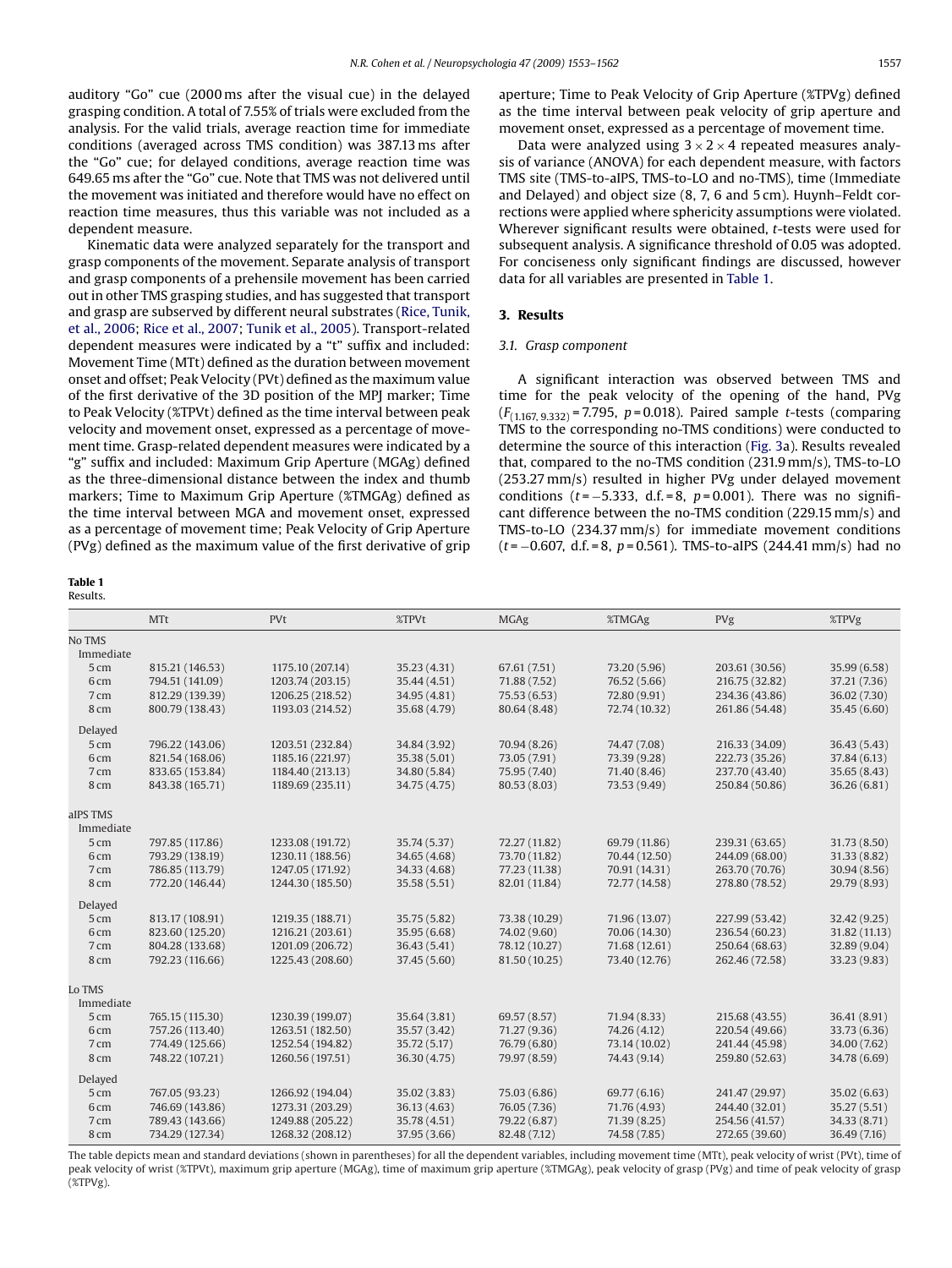<span id="page-5-0"></span>

**Fig. 3.** Results. Graphs depict significant findings for the grasping component of the movement, including: (a) peak velocity (PVg); (b) time of peak velocity (%TPVg). The left panel shows data from the immediate grasping conditions, and the right panel shows data from the delayed grasping conditions. Bars indicate means, error bars represent within subject standard error, \**p* < 0.05, \*\**p* < 0.01.

significant effects on PVg for delayed grasping (*t* = −0.944, d.f. = 8, *p* = 0.373), although there was a non-significant trend (*t* = −1.869, d.f. = 8, *p* = 0.098) towards an increase in PVg for immediate grasping for TMS-to-aIPS (256.48 mm/s).

A significant main effect of TMS was observed for the time at which the peak velocity of the hand aperture was reached, %TPVg (*F*(1.547, 14.775) = 5.783, *p* = 0.015). Paired samples *t*-tests comparing TMS-to-aIPS and TMS-to-LO to the no TMS condition, revealed that this difference can be accounted for by a significantly earlier %TPVg for TMS-to-aIPS (31.77%) when compared to no-TMS (36.36%), (*t* = 2.803, d.f. = 8, *p* = 0.023), but not TMS-to-LO (35%), (*t* = 1.407, d.f. = 8, *p* = 0.197) (Fig. 3b).

A significant main effect of object size was found for the variables PVg  $(F_{(1.195, 9.559)} = 12.957, p = 0.004)$  and MGAg (*F*(1.354, 10.831) = 17.743, *p* = 0.001). This can be accounted for by an increase in each of these variables as object size increases (see [Table 1\).](#page-4-0) A significant interaction between time and object size was observed for the variables PVg  $(F_{(3, 24)} = 4.293, p = 0.015)$  and MGAg (*F*(2.114, 16.915) = 4.647, *p* = 0.023). To determine the source of this interaction, paired sample *t*-tests were conducted comparing immediate and delayed grasping conditions for each object size. For all the above variables, the only significant difference between immediate and delayed conditions was for the 5 cm object, where MGAg was smaller for immediate (69.82 mm) than delayed (73.12 mm) conditions (*t* = −3.859, d.f. = 8, *p* = 0.005).

A significant interaction between TMS and object size was observed for %TMGAg (*F*(6, 48) = 2.839, *p* = 0.019). Paired sample *t*tests, comparing each condition to the corresponding no-TMS condition revealed no significant differences (*p* > 0.114 for all comparisons).

#### *3.2. Transport component*

The transport component of the movement was analyzed for control purposes. For the transport dependent variables, a significant effect of TMS was observed for the total movement time, MTt  $(F_{(2, 16)} = 4.816, p = 0.023)$ . Paired sample *t*-tests reveal that the TMS main effect can be accounted for by a significantly shorter MTt for the TMS-to-LO condition (760.32 ms), compared to no-TMS (814.70 ms), (*t* = 2.879, d.f. = 8, *p* = 0.021), but not TMS-to-aIPS (797.93 ms), (*t* = 0.808, d.f. = 8, *p* = 0.442).

A significant interaction was observed for TMS by size for MTt  $(F_{(6, 48)} = 3.654, p = 0.005)$ ; this can be accounted for by a significant difference between no-TMS and TMS-to-LO for object size 6 cm (*t* = 3.691, d.f. = 8, *p* = 0.006) and 8 cm (*t* = 3.802, d.f. = 8, *p* = 0.005) only, although it should be noted that there was a trend towards significance for the 7 cm object ( $p = 0.066$ ) and the 5 cm ( $p = 0.163$ ). A significant interaction between time and object size was observed for PVt  $(F_{(2.982, 23.854)} = 5.587, p = 0.005)$ . To determine the source of this interaction, paired sample *t*-tests were conducted comparing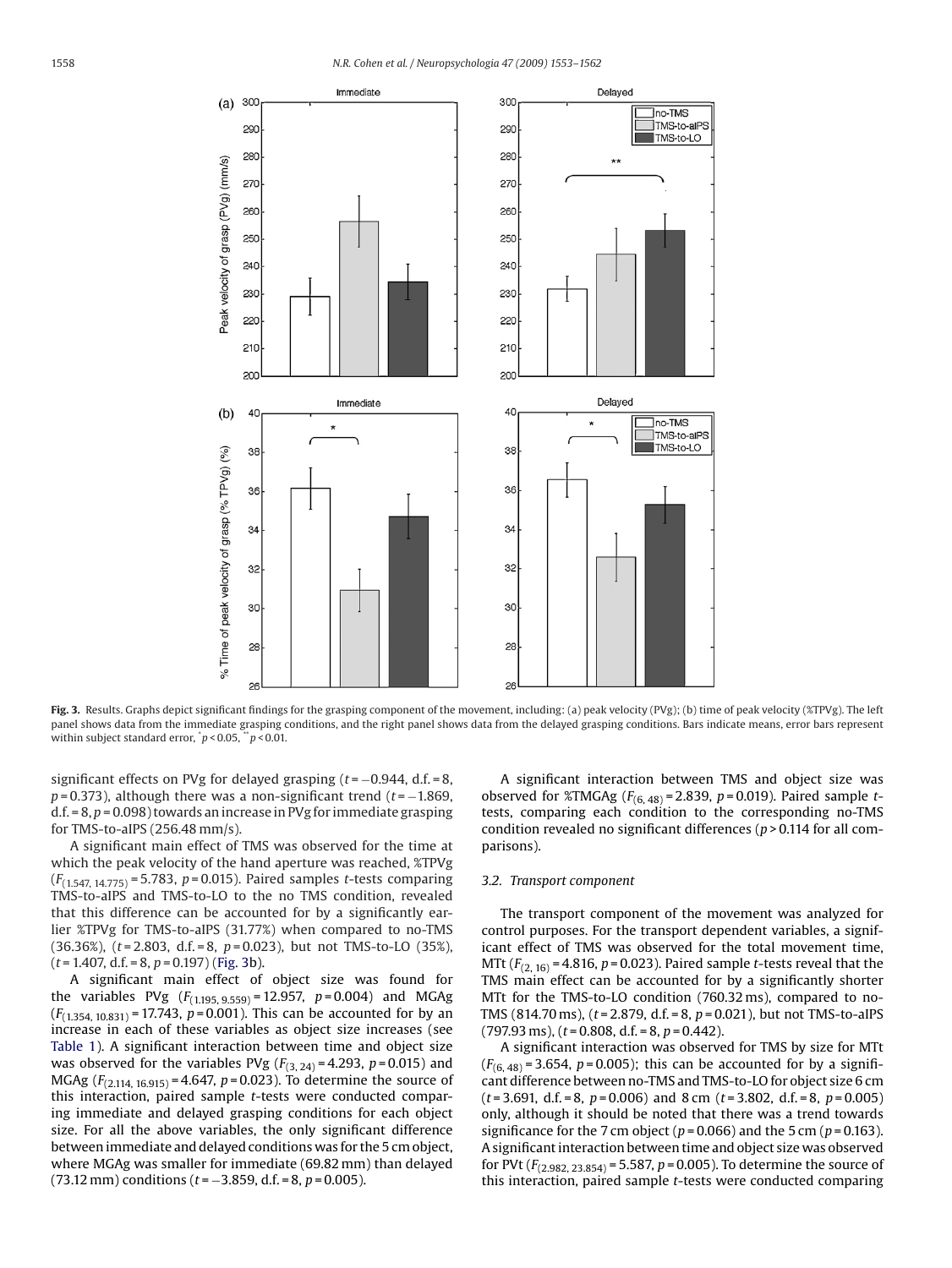immediate and delayed grasping conditions for each object size. This revealed no significant differences (*p* > 0.114 for all comparisons).

# **4. Discussion**

Here we have found a dissociation whereby TMS to aIPS and LO led to different effects on kinematic measures associated with hand preshaping under delayed and immediate grasping conditions. Specifically, TMS to LO under delayed movement conditions led to an increase in the peak velocity of the hand opening (PVg) and TMS to aIPS results in earlier time of peak velocity of hand opening (%TPVg) under immediate and delayed conditions. Although velocity has not been widely studied in the kinematic literature, we previously reported TMS-induced disruption of both peak velocity ([Rice, Tunik, et al., 2006\)](#page-9-0) and its timing [\(Rice et al., 2007\)](#page-9-0) when TMS was applied to aIPS during immediate grasping (see Table 2), a result supported by a findings in the present experiment.

Peak velocity measures are important (though perhaps underemphasized) components of grasp kinematics. PVg is known to increase with object size and MGAg ([Paulignan, Jeannerod,](#page-9-0) [Mackenzie, & Marteniuk, 1991;](#page-9-0) [Saling, Mescheriakov, Molokanova,](#page-9-0) [Stelmach, & Berger, 1996;](#page-9-0) [Tretriluxana, Gordon, & Winstein, 2008\),](#page-9-0) presumably because larger objects require larger grips, so the hand must open more quickly to reach MGAg in a similar time period (TMGAg). Indeed, we observed an increase in PVg with TMS-to-LO during delayed grasping (and a trend towards an increase in PVg with TMS-to-aIPS during immediate grasping). Also, when there is greater uncertainty in the grasp, the hand may open more quickly (i.e. TPVg may increase) to enable a slower closure of the hand as it approaches the object. Indeed, this effect occurred for stimulation of aIPS for both immediate and delayed grasping. This replicates our past work showing the effect for immediate grasping [\(Rice et](#page-9-0) [al., 2007\),](#page-9-0) and extends it to delayed grasping. This finding is of particular interest when compared to the optic ataxia literature, which shows that patients suffering from optic ataxia exhibit a longer deceleration phase (i.e. longer hand closure) to accomplish a movement (Grea et al., 2002; Jakobson, Archibald, Carey, & Goodale, 1991; [Jeannerod, 1986\).](#page-8-0)

Although it initially appears surprising that TMS affects PVg and TPVg, but not MGAg, this may be explained by the fact that the effects of TMS are transient in nature and are strongest immediately following administration of the pulses. If this were true, we would

#### **Table 2**

Summary of current and previous findings.

expect the effects of TMS to be strongest on dependent variables occurring closest to TMS stimulation. Table 2 provides a summary of the findings from the current study and our two previous published studies investigating the role of aIPS in the online control of grasping movements ([Rice, Tunik, et al., 2006;](#page-9-0) [Rice et al., 2007\).](#page-9-0) This table shows that our current and previous results support a time-dependence of TMS-induced interference on the kinematics of grasping, with TMS-to-aIPS disrupting only kinematic variables that are measured within approximately 350 ms of administration of the pulses. This would explain why the changes in the present study are evident only for peak velocity measures. It should be noted that there are differences in the experimental paradigms employed across studies; for example, in [Rice, Tunik, et al. \(2006\)](#page-9-0) subjects reached to grasp a target that could change size or not, unpredictably, after movement onset, whereas, in [Rice et al. \(2007\)](#page-9-0) subjects reached to grasp a differently-sized target on each trial. Such methodological differences may contribute to differences in the precise patterns of findings between studies.

Our results clarify some of the confusion that has arisen from past results using other techniques. Studies have suggested that neurologically intact subjects require ventral stream processing for delayed but not immediate grasping, a conclusion proposed on the basis of neuropsychological patients [\(Goodale, Jakobson, et](#page-8-0) [al., 1994;](#page-8-0) [Goodale, Meenan, et al., 1994;](#page-8-0) [Himmelbach & Karnath,](#page-8-0) [2005;](#page-8-0) [Milner, Dijkerman, et al., 1999;](#page-8-0) [Milner, Paulignan, et al., 1999;](#page-8-0) [Milner et al., 2001, 2003;](#page-8-0) [Revol et al., 2003; Rice et al., 2008;](#page-9-0) [Schindler et al., 2004\).](#page-9-0) Our results propose that a specific area within the ventral stream – the lateral occipital area – plays a role in recalling visual information to control an action online following a delay, consistent with a proposal based on fMRI in neurologically intact subjects [\(Singhal et al., 2006\).](#page-9-0) In addition, our present results demonstrate the importance of the fMRI reactivation that arises in LO when a delayed action is cued. That is, the fact that grasping was influenced by LO stimulation argues strongly that the LO reactivation is not merely an epiphenomenon due to non-essential factors such as mental imagery of the action (as do recent follow-up fMRI experiments that included a grasping imagery condition [\(Monaco,](#page-8-0) [McAdam, McLean, Culham, & Singhal, 2008\)\)](#page-8-0).

It is important to note that our study only investigated the role of aIPS and LO in the *online control* of the movement. Our evidence that LO is involved in the online control of the movement under delayed movement conditions may seem at odds with the traditional definition of the role of the ventral stream in delayed actions,

| Study                      | TMS site   | Condition       | Variable    | Peak time – TMS time | p     |
|----------------------------|------------|-----------------|-------------|----------------------|-------|
| Rice, Tunik, et al. (2006) | Left       | No perturbation | <b>PVg</b>  | a                    | 0.084 |
|                            | aIPS       |                 | TMGAg       | 362.23               | 0.048 |
|                            | Left aIPS  | Perturbation    | <b>PVg</b>  | a                    | 0.017 |
|                            |            |                 | <b>MGAg</b> | 187.71               | 0.005 |
| Rice et al. (2007)         | Left aIPS  | Right hand      | %TPVg       | 140.75               | 0.004 |
|                            |            |                 | <b>MGAg</b> | 483.84               | ns    |
|                            | Right alPS | Left hand       | %TPVg       | 138.06               | 0.042 |
|                            |            |                 | MGAg        | 542.4                | ns    |
| Current findings           | Left aIPS  | Immediate       | %TPVg       | 191.42               | 0.023 |
|                            |            |                 | MGAg        | 494.77               | ns    |
|                            |            | Delay           | %TPVg       | 201.23               | 0.023 |
|                            |            |                 | <b>MGAg</b> | 502.95               | ns    |
|                            | Left LO    | Immediate       | <b>PVg</b>  | 191.42               | ns    |
|                            |            |                 | <b>MGAg</b> | 494.77               | ns    |
|                            |            | Delay           | <b>PVg</b>  | 201.23               | 0.001 |
|                            |            |                 | <b>MGAg</b> | 502.95               | ns    |

The table depicts a summary of our previously observed findings, including significance levels revealed by post-hoc comparisons. We report the difference in time between the final pulse of TMS and the time of the observed effects; this difference is based on the no TMS condition in the corresponding study. Significant findings always occur within approximately 350 ms (highlighted in bold) of the final TMS pulse.

<sup>a</sup> In [Rice, Tunik, et al. \(2006\)](#page-9-0) we did not report the timing of PVg, however it should be noted that in all our studies PVg always occurs approximately 300 ms before MGAg.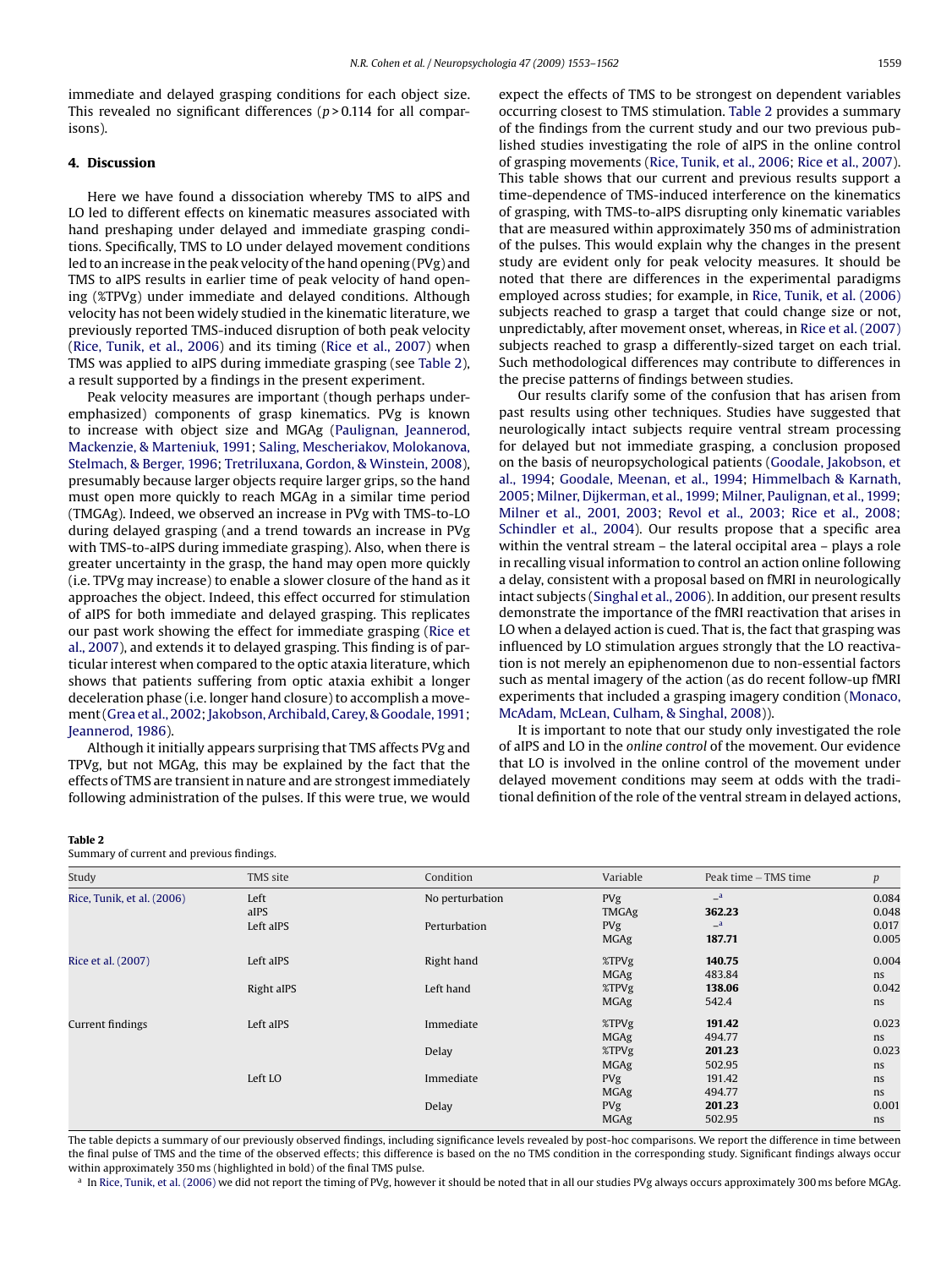which might seem to imply that the ventral stream is only involved in "offline" control of action. The difference between immediate and delayed movement conditions is with regards to the representation that the action is based upon – a real-time representation in the case of immediate action, and a perceptual memory representation in the case of delayed actions. For *both* immediate and delayed grasps the actions must be controlled online to ensure successful completion of the movement. This online control is thought to involve the computation of a difference vector [\(Ulloa & Bullock,](#page-9-0) [2003\),](#page-9-0) which involves a comparison between the target aperture (which is based on the action representation) and the current aperture (which is based on continuous feedback). Our data suggests that aIPS is involved in this computation under immediate conditions, suggesting that the target aperture and current aperture are processed within dorsal stream regions. However, under delayed movement conditions additional processing is required from the ventral stream, presumably because the dorsal stream representation of the target aperture (i.e. object size) has decayed and is instead represented by a perceptual memory representation from the ventral stream. Our finding thus represents an extension of the Milner and Goodale model, by suggesting that ventral stream area LO and dorsal stream area aIPS interact to control a movement online under delayed movement conditions.

Our results support findings with visual form agnosia patients showing that a delay before response results in impaired grasping ([Goodale, Jakobson, et al., 1994\),](#page-8-0) suggesting that the ventral stream contributes to grasp under delayed movement conditions. Our results, however, suggest that the ventral stream cannot completely compensate for a defective dorsal stream (and vice versa) when performing delayed movements, since TMS to aIPS and LO both influenced grasping in the delayed condition. Such an explanation may explain why, in spite of some improvement in motor performance under delayed conditions, optic ataxia patients' accuracy does not normalize to healthy subjects' levels [\(Milner, Paulignan,](#page-8-0) [et al., 1999\).](#page-8-0) In other words, even though a delayed movement can augment optic ataxia patients by recruiting ventral stream processes, motor performance remains suboptimal.

Our findings help to reconcile the paradox that, according to macaque physiology, AIP stores information over the delay ([Murata](#page-9-0) [et al., 1996\),](#page-9-0) while according to human neuropsychology, this information on its own is insufficient to enable accurate grasping. That is, AIP may be storing some but not all of the information necessary to control a delayed action. Our results suggest that under delayed movement conditions both aIPS and LO are required to control the movement online; this may reflect a role of LO in the perceptual memory representation of the expected (target) aperture, and a role of aIPS in computing the current aperture and contrasting it to the target aperture to compute the difference vector.While information about the visual attributes of a previously seen target object appears to be recalled in LO at the time of action in order to control themovement online, a process that can be influenced by TMS, it remains to be seen whether a virtual lesion to LO during the delay period, or during initial stimulus encoding, also disrupts grasping. However, the absence of fMRI activation in LO and the presence of activation in aIPS during the delay suggests that LO stimulation would have no effect while aIPS stimulation may disrupt some components of the action. These questions require further investigation.

Our results provide some support for previous research showing kinematic differences in immediate and delayed grasping. For example, [Hu et al. \(1999\)](#page-8-0) contrasted open loop immediate to delayed grasps and found that delayed grasps took longer and achieved peak velocity earlier. Analysis of the no TMS conditions in our study reveals a significant main effect of time, as subjects take significantly longer to perform their movements under delayed (823.70 ms) compared to immediate (805.7 ms) movement conditions  $(F_{(1, 8)} = 6.366, p = 0.036)$ . A significant interaction between time and size was also present  $(F_{(2.520, 20.163)} = 4.234, p = 0.022)$  however, suggesting that this effect was driven by the largest object size (*t* = −3.252, d.f. = 8, *p* = 0.012). A significant interaction between time and size was also observed for PVg  $(F_{(2.421, 19.371)} = 3.794$ , *p* = 0.034), with subjects achieving higher PVg under delayed movement conditions for the smallest object (216.33 mm/s) compared to immediate (203.61 mm/s). In sum, our results provide some support for findings showing different movement kinematics for immediate versus delayed grasping. Specific differences between the results of [Hu et al. \(1999\)](#page-8-0) and our work can be accounted for by differences in experimental paradigm, which include differences in viewing time, object size and delay interval.

One important caveat concerns our interpretations. For the immediate grasp condition, the cue to initiate the action occurred simultaneous with the offset of the visual stimulus ([Fig. 1\).](#page-3-0) Based on effects upon a visual illusion, [Westwood and Goodale \(2003\), h](#page-9-0)ave suggested when the action is cued at a time when the stimulus is not visible, the system may depend not on real-time mechanisms (presumably in the dorsal stream) but on perception-based memory mechanisms (presumably in the ventral stream). By this account, both our nominally "immediate" and "delayed" grasping conditions should depend on the integrity of the ventral stream. Despite this prediction, we nevertheless see that disruption of ventral stream area LO affects only delayed grasping. How can we reconcile the predictions from Westwood and Goodale with our results? First, [Himmelbach and Karnath \(2005\)](#page-8-0) have argued, based on reaching data from optic ataxia patients, that the transition from dorsal to ventral control of actions is gradual and linear rather than abrupt. Based on this observation, we might have expected a larger difference between immediate and delayed grasping had the "Go" cue preceded vision of the target in immediate trials, however, the contribution of LO should still be *stronger* in our delayed condition. Second, recent findings of delayed obstacle avoidance behavior in an optic ataxia patient ([Rice et al., 2008\)](#page-9-0) have shown that an optic ataxia patient had impaired performance when required to reach between two obstacles under immediate conditions where the "Go" cue occurs simultaneously with occlusion of the shutter glasses (which is an identical immediate condition to the one employed within this study). This impairment disappears when a delay is required before response ([Rice et al., 2008\).](#page-9-0) Finally, consistent with the absence of an abrupt transition from dorsal to ventral visuomotor control, thus far our lab has been unable to see any fMRI activation differences dependent on whether or not the a stimulus to be grasped is visible at the time of the cue, as Westwood and Goodale would predict (Chinellato, Singhal, & Culham, unpublished pilot data, *n* = 3). In sum, there is strong evidence from our data and previous studies that our immediate grasping condition can be differentiated from our delayed condition, with delayed but not immediate grasping relying on a perceptual representation from the ventral stream.

It has been suggested that the transport and grasp components of a prehensile movement, although temporally coupled, are subserved by different neural pathways ([Jeannerod, 1981, 1984\).](#page-8-0) The transport component of a prehensile movement has been proposed to involve the spatial, egocentric aspects of an action, whereas the grasp component involves intrinsic aspects of object, including shape and size [\(Jeannerod, Paulignan, & Weiss, 1998\).](#page-8-0) Our previous data have provided some support for the suggestion that the transport and grasp components of a prehensile movement are independent, with aIPS being specifically involved in the grasp component of the movement, but not transport [\(Rice, Tunik, et al., 2006;](#page-9-0) [Rice et al., 2007\).](#page-9-0) This study supports these previous findings.

While our results may surprisingly seem to show that LO contributes to the transport component of the movement (with TMS to LO disrupting MTt), we believe that caution must be used in interpreting our results this way, due to the experimental paradigm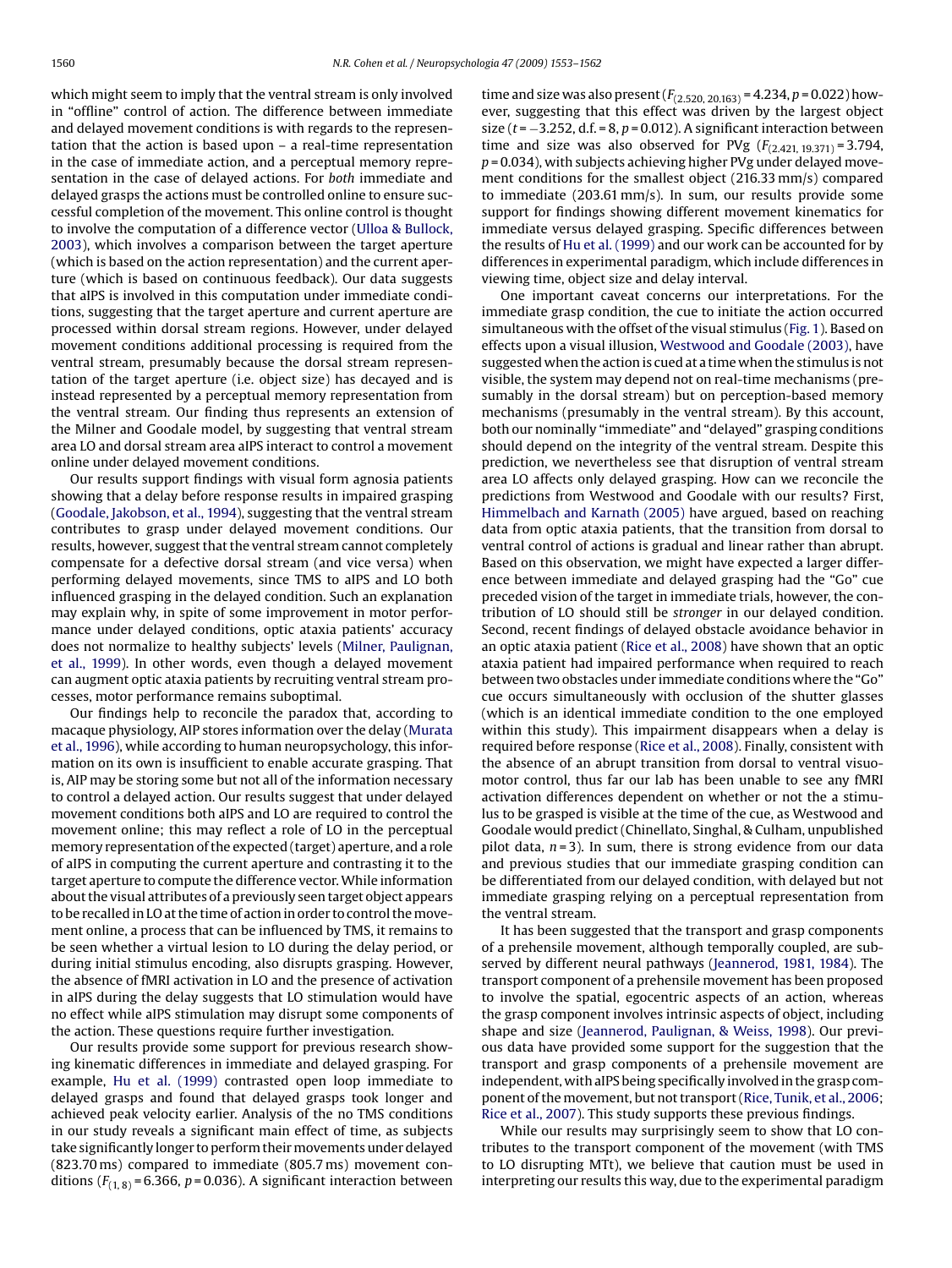<span id="page-8-0"></span>employed. In particular, while the grasp component of the movement required re-computation on a trial-by-trial basis, necessitated by varying object size, the transport component of the movement remained constant. The fact that the transport component remained constant allowed subjects to rely on a perceptual memory representation of the distance and location of the target, thus allowing them to employ a default transport movement. We propose that our results show, as would be predicted, that LO is involved where subjects are utilizing a perceptual memory representation, and it is this which accounts for the LO TMS-induced influences on the transport component of the movement. Further research needs to be carried out to determine the neural substrates of the transport component of a prehensile movement, and such studies would require an experimental paradigm manipulating the distance and/or location of the target to force subjects to control the transport component of the movement online.

In conclusion, our results have important implications for Milner and Goodale's model of the two visual streams. According to their theory, the dorsal stream mediates actions in real-time, however, under delayed movement conditions the dorsal stream representation decays and actions become mediated by the ventral stream. Our study suggests that there are ventral and dorsal stream contributions to grasping movements, with the ventral stream contributing to grasping under delayed movement conditions and the dorsal stream contributing to grasping under both immediate and delayed movement conditions. While our results provide some support for Milner and Goodale's model, we suggest that some refinement of the model is necessary to account for these new findings. In particular, we propose that under immediate movement conditions the dorsal stream controls a grasp online, by evaluating the actual grip aperture compared to the target grip aperture based on realtime information. However, under delayed movement conditions, in addition to dorsal stream involvement, the ventral stream is also required for the online control of a grasp, as the target grip aperture is based on a perceptual memory representation. The fact that aIPS contributes to grasping under immediate and delayed conditions may suggest that it is here, in the dorsal stream, that perceptual and action information merge to achieve successful motor control.

#### **Acknowledgements**

This work was supported by a Public Health Service grant from the National Institutes of Health, NS33504 (SG) and an operating grant from the Canadian Institutes of Health Research, MOP 62986 (JC). We thank Tutis Vilis for providing fMRI data to determine the spatial relationship between MT+ and LO.

#### **References**

- Bestmann, S., Swayne, O., Blankenburg, F., Ruff, C. C., Haggard, P., Weiskopf, N., et al. (2008). Dorsal premotor cortex exerts state-dependent causal influences on activity in contralateral primary motor and dorsal premotor cortex. *Cerebral Cortex*, *18*, 1281–1291.
- Binkofski, F., Dohle, C., Posse, S., Stephan, K. M., Hefter, H., Seitz, R. J., et al. (1998). Human anterior intraparietal area subserves prehension – A combined lesion and functional MRI activation study. *Neurology*, *50*, 1253–1259.
- Cavina-Pratesi, C., Goodale, M. A., & Culham, J. C. (2007). FMRI reveals a dissociation between grasping and perceiving the size of real 3D objects. *PLoS ONE*, *2*, e424.
- Culham, J. C., Danckert, S. L., DeSouza, J. F. X., Gati, J. S., Menon, R. S., & Goodale, M. A. (2003). Visually guided grasping produces fMRI activation in dorsal but not ventral stream brain areas. *Experimental Brain Research*, *153*, 180–189.
- Culham, J. C.,Witt, J. K., Valyear, K. F., Dutton, G. N., & Goodale, M. A. (2008). Preserved processing of motion and dorsal stream functions in a patient with large bilateral lesions of occipitotemporal cortex (Talk presented at the annual meeting of the Vision Sciences Society, Naples, Florida). *Journal of Vision*, *8*, 372.
- Dumoulin, S. O., Bitter, R. G., Kabani, N. J., Barker, C. L., Jr., Le Goualher, G., Bruce Pike, G., & Evans, A. C. (2000). A new anatomical landmark for reliable identification of human area V5/MT: a quantitative analysis of sulcal patterning. *Cerebral Cortex*, *10*, 454–463.
- Ellison, A., & Cowey, A. (2006). TMS can reveal contrasting functions of the dorsal and ventral visual processing streams. *Experimental Brain Research*, *175*, 618–625.
- Frey, S. H., Vinton, D., Norlund, R., & Grafton, S. T. (2005). Cortical topography of human anterior intraparietal cortex active during visually guided grasping. *Cognitive Brain Research*, *23*, 397–405.
- Glover, S., Miall, R. C., & Rushworth, M. F. S. (2005). Parietal rTMS disrupts the initiation but not the execution of on-line adjustments to a perturbation of object size. *Journal of Cognitive Neuroscience*, *17*, 124–136.
- Goodale, M. A., Jakobson, L. S., & Keillor, J. M. (1994). Differences in the visual control of pantomimed and natural grasping movements. *Neuropsychologia*, *32*, 1159–1178.
- Goodale, M. A., Meenan, J. P., Bulthoff, H. H., Nicolle, D. A., Murphy, K. J., & Racicot, C. I. (1994). Separate neural pathways for the visual analysis of object shape in perception and prehension. *Current Biology*, *4*, 604–610.
- Goodale, M. A., & Milner, A. D. (1992). Separate visual pathways for perception and action. *Trends in Neurosciences*, *15*, 20–25.
- Goodale, M. A., Wolf, M. E., Whitwell, R. L., Brown, L., Cant, J. S., Chapman, C., et al. (2008). Preserved motion processing and visuomotor control in a patient with large bilateral lesions of occipitotemporal cortex. (Talk presented at the annual meeting of the Vision Sciences Society, Naples, Florida). *Journal of Vision*, *8*(6), 371a.
- Grea, H., Pisella, L., Rossetti, Y., Desmurget, M., Tilikete, C., Grafton, S., et al. (2002). A lesion of the posterior parietal cortex disrupts on-line adjustments during aiming movements. *Neuropsychologia*, *40*, 2471–2480.
- Grill-Spector, K., Kourtzi, Z., & Kanwisher, N. (2001). The lateral occipital complex and its role in object recognition. *Vision Research*, *41*, 1409–1422.
- Himmelbach, M., & Karnath, H. O. (2005). Dorsal and ventral stream interaction: Contributions from optic ataxia. *Journal of Cognitive Neuroscience*, *17*, 632– 640.
- Hu, Y., Eagleson, R., & Goodale, M. A. (1999). The effects of delay on the kinematics of grasping. *Experimental Brain Research*, *126*, 109–116.
- Hu, Y., & Goodale, M. A. (2000). Grasping after a delay shifts size-scaling from absolute to relative metrics. *Journal of Cognitive Neuroscience*, *12*, 856– 868.
- Jakobson, L. S., Archibald, Y. M., Carey, D. P., & Goodale, M. A. (1991). A kinematic analysis of reaching and grasping movements in a patient recovering from optic ataxia. *Neuropsychologia*, *29*, 803.
- James, T. W., Culham, J., Humphrey, G. K., Milner, A. D., & Goodale, M. A. (2003). Ventral occipital lesions impair object recognition but not object-directed grasping: an fMRI study. *Brain*, *126*, 2463–2475.
- Jeannerod, M. (1981). Intersegmental coordination during reaching at natural visual objects. In J. Long & A. Baddeley (Eds.), *Attention and performance IX* (pp. 153–168). Hillsdale, NJ: Erlbaum.
- Jeannerod, M. (1984). The timing of natural prehension movements. *Journal of Motor Behaviour*, *16*, 235–254.
- Jeannerod, M. (1986). Mechanisms of visuomotor coordination–astudy in normal and brain-damaged subjects. *Neuropsychologia*, *24*, 41–78.
- Jeannerod, M., Paulignan, Y., & Weiss, P. (1998). Grasping an object: One movement, several components. *Novartis Found Symposium*, *218*, 5–16 [discussion 16–20].
- Króliczak, G., Cavina-Pratesi, C., Goodman, D., & Culham, J. (2007). What does the brain do when you fake it? An fMRI study of pantomimed and real grasping. *Journal of Neurophysiology*, *97*, 2410–2422.
- Large,M. E., Aldcroft, A., & Vilis, T. (2005). Perceptual continuity and the emergence of perceptual persistence in the ventral visual pathway. *Journal of Neurophysiology*, *93*, 3453–3462.
- Large, M. E., Aldcroft, A., & Vilis, T. (2007). Task-related laterality effects in the lateral occipital complex. *Brain Research*, *1128*, 130–138.
- Machii, K., Cohen, D., Ramos-Estebanez, C., & Pascual-Leone, A. (2006). Safety of rTMS to non-motor cortical areas in healthy participants and patients. *Clinical Neurophysiology*, *117*, 455–471.
- Malach, R., Reppas, J. B., Benson, R. R., Kwong, K. K., Jiang, H., Kennedy, W. A., et al. (1995). Object-related activity revealed by functional magnetic-resonanceimaging in human occipital cortex. *Proceedings of the National Academy of SciencesUSA*, *92*, 8135–8139.
- Milner, A. D., Dijkerman, H. C., & Carey, D. P. (1999). Visuospatial processing in a pure case of visual-form agnosia. In N. Burgess, K. J. Jeffery, & J. O'Keefe (Eds.), *The hippocampal and parietal foundations of spatial cognition* (pp. 443–466). Oxford: Oxford University Press.
- Milner, A. D., Dijkerman, H. C., McIntosh, R. D., Rossetti, Y., & Pisella, L. (2003). Delayed reaching and grasping in patients with optic ataxia. *Neural Control of Space Coding and Action Production*, *142*, 223–240.
- Milner, A. D., Dijkerman, H. C., Pisella, L., McIntosh, R. D., Tilikete, C., Vighetto, A., et al. (2001). Grasping the past: Delay can improve visuomeotor performance. *Current Biology*, *11*, 1896–1901.
- Milner, A. D., & Goodale, M. A. (1995). *The visual brain in action*. Oxford, England: Oxford University Press.
- Milner, A. D., & Goodale, M. A. (2006). *The visual brain in action*. Oxford, England: Oxford University Press.
- Milner, A. D., & Goodale, M. A. (2008). Two visual systems re-viewed. *Neuropsychologia*, *46*, 774–785.
- Milner, A. D., Paulignan, Y., Dijkerman, H. C., Michel, F., & Jeannerod, M. (1999). A paradoxical improvement of misreaching in optic ataxia: new evidence for two separate neural systems for visual localization. *Proceed of the Royal Society B: Biological Science*, *266*, 2225.
- Monaco, S., McAdam, D. T., McLean, A. D., Culham, J. C., & Singhal, A. (2008). *fMRI reactivation in the lateral occipital complex during action execution and action imagery toward visually and haptically explored objects*. Washington, DC: Talk to be presented at the annual meeting of the Society for Neuroscience.